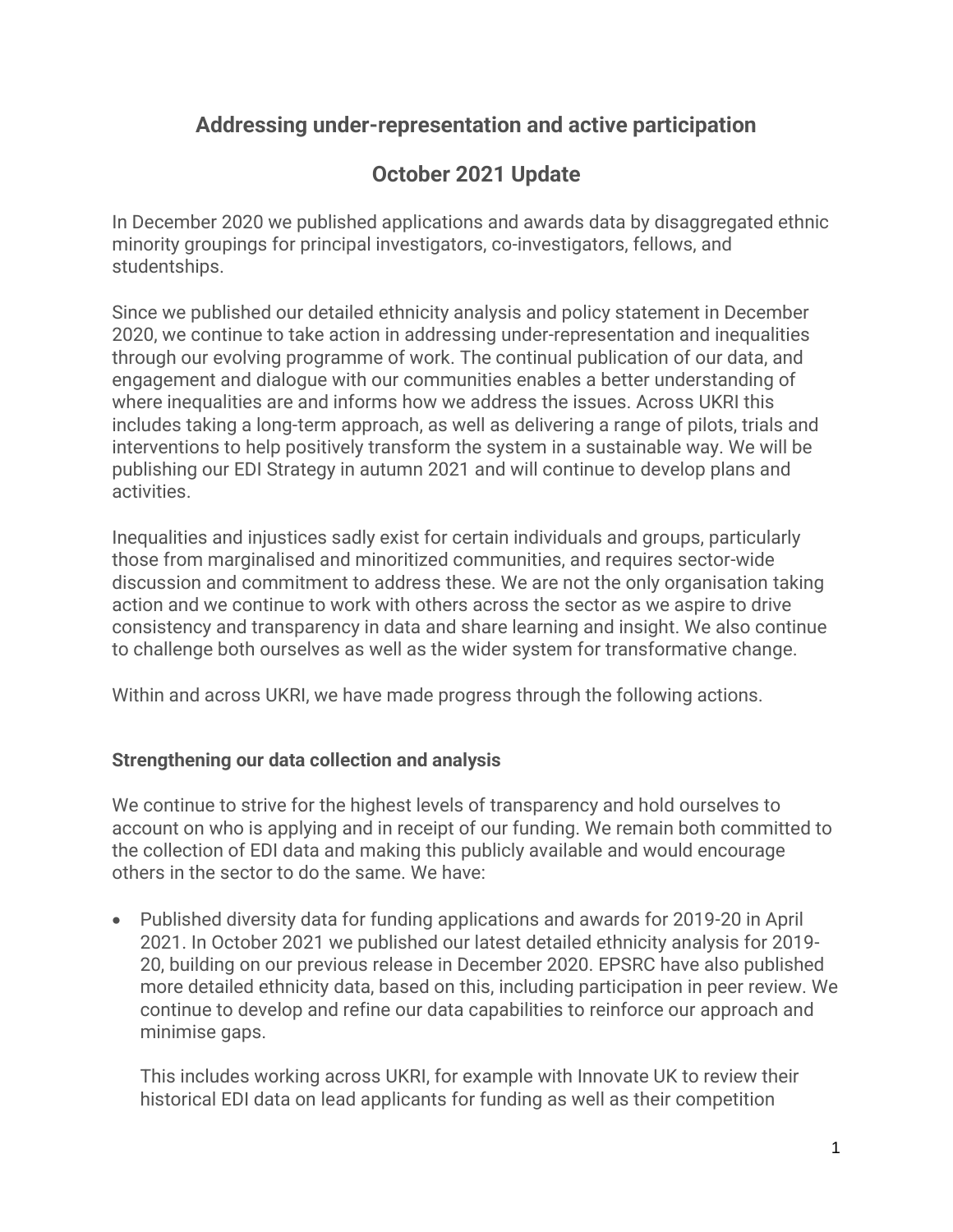applicant EDI data from September 2020-September 2021. Both are due to be published in December 2021. We will monitor and discuss the findings with our own senior leaders, with other funders and with actors in the research and innovation sector as we seek to share learning and approaches to collecting, analysing and acting upon diversity data.

• Enhanced our data collection within our new Funding Service to pilot an expanded set of EDI questions we ask of those applying. We currently collect and will continue to collect through our existing system (JeS) questions on gender, ethnicity, disability and age. In our new Funding Service these have been expanded to include sex, sexual orientation and religion.

#### **Working across UKRI – sharing insight and learning**

• We have established an internal working group across UKRI to better share learning, approaches and evidence with a specific focus on race and ethnicity. Whilst we recognise that some challenges and barriers may be more prevalent in different disciplines, we want to ensure that we build our evidence and understanding right across the research and innovation system and to identify where focused interventions may or may not be working.

#### **Widening Participation and addressing inequalities**

- Research England have worked with the Office for Students to deliver an £8m funding competition for project proposals to improve access and participation for Black, Asian and minority ethnic groups in postgraduate research. A competitive process appointed a panel with lived and learnt experiences relevant to the aims of the call and used a range of techniques to encourage applications from Black, Asian and minority ethnic candidates. The panel has held its first meeting and will make funding recommendations and then steer the programme over the long term.
- Councils have been working with their network of Doctoral Training Partnerships (DTPs) and Centres for Doctoral Training (CDTs) to address the underrepresentation of ethnic minorities in studentship recruitment. Examples include:
	- ESRC, in collaboration with the [Leading Routes](https://leadingroutes.org/) initiative, have held a series of workshops to support DTPs and CDTs develop their EDI strategies. This has included considering all parts of the application process from pre-submission to the assessment criteria and process, exploring approaches/intervention that will increase the participation of ethnic minorities including the role of positive action.
	- BBSRC has commissioned a consortium of its DTPs, collaborating with social science researchers, to understand the end-to-end process of recruitment,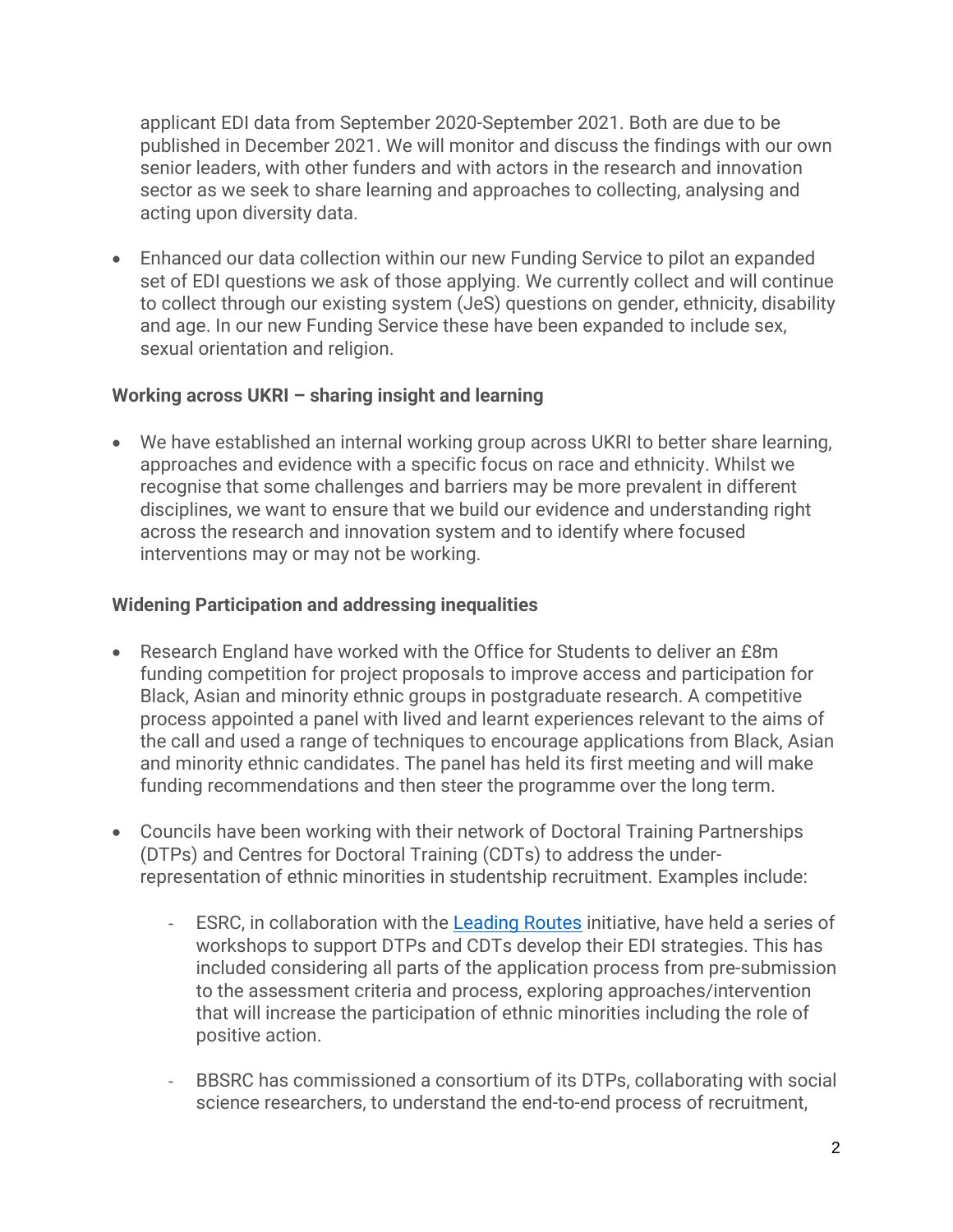progression and retention within the doctoral programmes supported by BBSRC investment, and to develop a user-led toolkit to share good practice in minimising process bias and supporting all students in achieving their goals and career aspirations. This project will report later in 2021.

- The sharing of good practice and evidence from these approaches will be used to identify how UKRI can further support this work.
- Recognising there are real differences in the data and environments, councils are working closely with their communities, including on the use of positive action. An MRC Board/Panel Member Diversity Scheme is currently being developed to offer individuals from under-represented groups (ethnic minorities and those with disabilities or long-term conditions) the opportunity to gain experience of full participation on an MRC funding board or panel for one year at an earlier stage in their research career than usual, and in turn shape the UK's medical research portfolio. Building on the success of using positive action to increase participation of women, EPSRC is using positive action to increase participation of ethnicity minority researchers and innovators in recruitment for their Strategic Advisory Network, Strategic Advisory Teams and peer review colleges. STFC has achieved 25% ethnic diversity on its Council, with work continuing to collect more robust data on the diversity of STFC advisory bodies.
- In May 2021, AHRC published its first organisational EDI Statement and Action Plan. This acknowledged the need to collaborate within and outside of UKRI to address the longstanding systemic issues that exist, as well as developing targeted strategies to address underrepresentation in the arts and humanities. Priority actions include refreshing the Peer Review College membership to address gaps in inclusivity and bring a more diverse range of EDI perspectives into decision making; working within governance models so that all boards, panels and committees are diverse and commissioning an EDI focused review of funding policies and procedures.
- AHRC and NERC are co-funding a £0.5m interdisciplinary programme, called Hidden [histories of environmental science: Acknowledging legacies of race, social injustice](https://nerc.ukri.org/research/funded/programmes/hidden-histories-programme/)  [and exclusion to inform the future.](https://nerc.ukri.org/research/funded/programmes/hidden-histories-programme/) This seeks to understand and acknowledge how the future of environmental science can be informed by the past, in particular colonial history, and different cultural perceptions of environmental science. Applicants can get in touch with potential partners through our [collaboration finder.](https://nerc.ukri.org/research/funded/programmes/hidden-histories-programme/) To help tackle specific EDI challenges facing an academic team or department, NERC's EDI call **[Making environmental science equal, diverse and inclusive](https://www.ukri.org/opportunity/making-environmental-science-equal-diverse-and-inclusive/) - UKRI** will provide seed-funding for projects to improve diversity in environmental sciences. In a similar piece of work, the British Geological Survey (BGS) has established a working group to explore its heritage and racial legacy. This includes looking at the way BGS phrases information around old data holdings (which include personal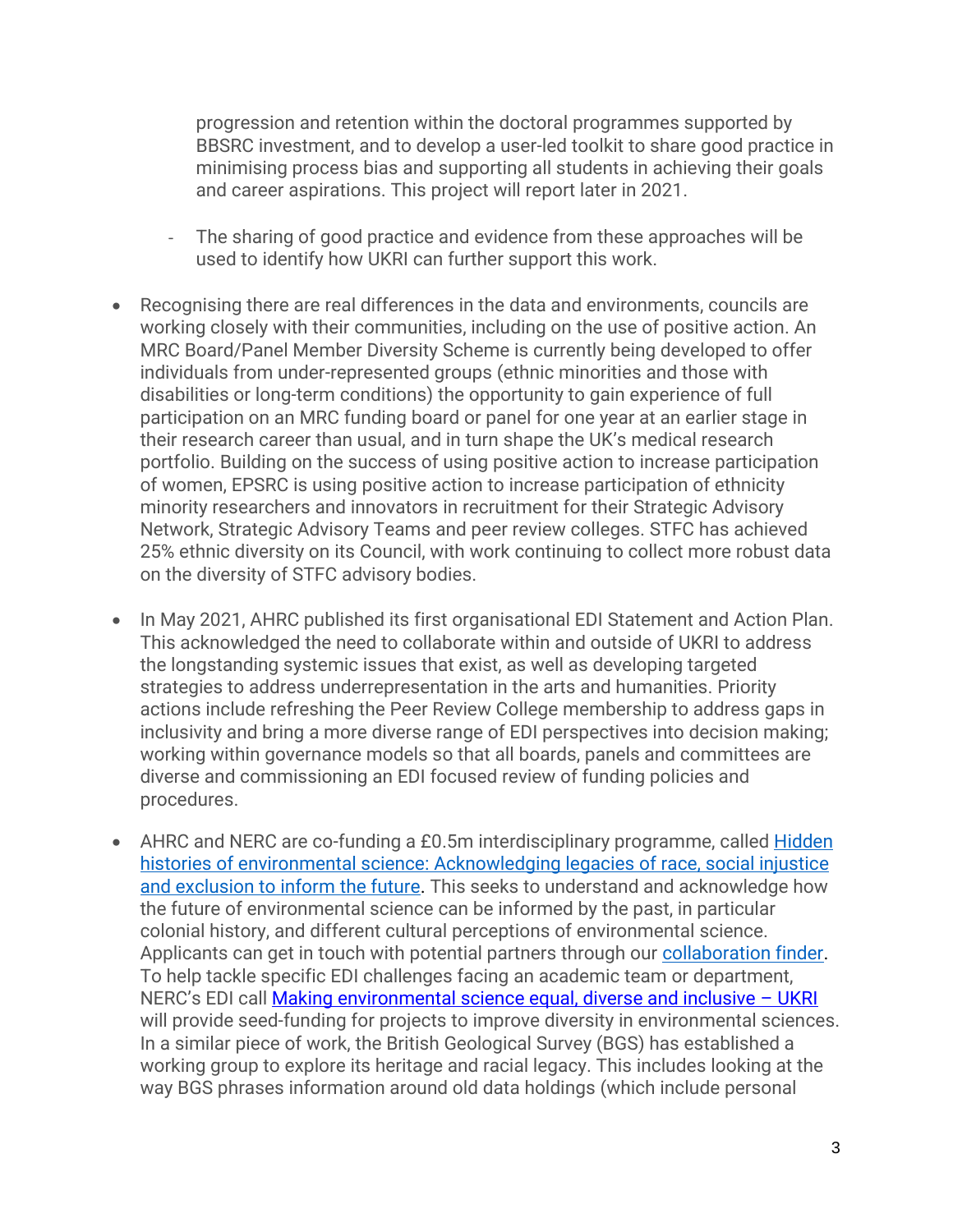reports and diaries) and developing protocols for data that is held from ex-colonies, as well as capturing and sharing good practice for overseas working, especially in ex-colonies.

- UKRI has signed up to participate in the 10,000 Black Interns initiative to help transform who works in the research and innovation sector. We are working with the Foundation running the programme to attract applicants interested in research and innovation. The recruitment process will take place in autumn 2021, with the aim for successful interns to take up their placements in summer 2022.
- Innovate UK's Young Innovators programme encourages young people (aged 18-30) to develop their innovative business ideas. By 2023 the programme will have provided support for 200 award winners and created new inspirational role models from a wide range of ethnic backgrounds.

#### **Engagement and listening to our community**

• Engaging and listening to our community is a key strand of our programme of work in bringing people closer to our decision-making, being fair and inclusive in our approach and building trust by listening and valuing peoples' experiences and insights. This requires care and an ethical approach and UKRI is developing a programme of work to create the conditions for enabling equitable and safe dialogues – not only for UKRI, but for the whole sector. We expect to announce more about this work in Autumn 2021.

#### **UKRI continues to engage proactively with its communities including:**

- NERC have convened a series of thematic roundtables with a range of organisations and researchers at different career stages, including early and late career researchers. These focused on the barriers and subsequent actions that can be taken to embed equity, diversity and inclusion within the environmental sciences. A full copy of the outputs from those discussions is available [here.](https://www.ukri.org/news/nerc-publishes-collaborative-inclusivity-summary-report/)
- EDI is a key priority in STFC's People Plan. STFC is engaging with its Council to develop a wider EDI action plan and has set up an EDI Steering Group to review and take forward activities at an STFC and UKRI level. This builds upon STFC's wellestablished Black, Asian and Minority Ethnic staff network, which meets periodically with the Executive Chair to discuss action to address EDI within STFC.
- EPSRC are undertaking additional analysis to better understand the disparity of gender and race in its funding portfolio and has been engaging with its community on the findings. EPSRC is currently analysing over 1,000 responses to our "have your say" survey on race and ethnicity. More information is available [here.](https://epsrc.ukri.org/funding/edi-at-epsrc/)